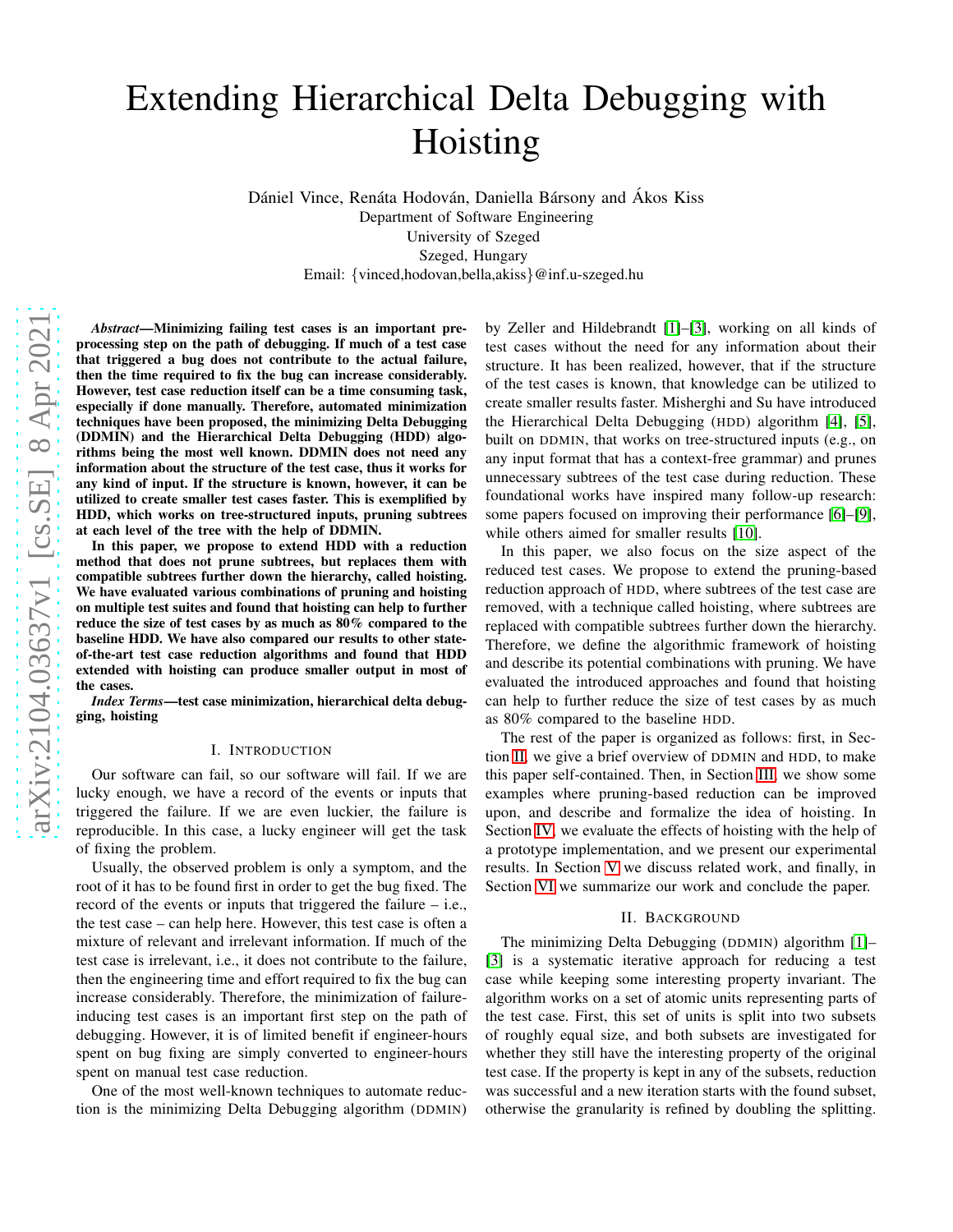Let test and  $c_{\mathbf{x}}$  be given such that  $test(\emptyset) = \mathbf{x} \wedge test(c_{\mathbf{x}}) = \mathbf{x} \text{ hold.}$ The goal is to find  $c'_x = \text{ddmin}(c_x)$  such that  $c'_x \subseteq c_x$ ,  $\text{test}(c'_x) = \mathbf{X}$ , and  $c'_x$  is 1-minimal. The *minimizing Delta Debugging algorithm* ddmin(c) is

$$
ddmin(c_{\mathbf{x}}) = ddmin_{2}(c_{\mathbf{x}}, 2) \text{ where}
$$
  
\n
$$
ddmin_{2}(c_{\mathbf{x}}^{\prime}, n) = \begin{cases} ddmin_{2}(\Delta_{i}, 2) & \text{if } \exists i \in \{1, ..., n\} \cdot test(\Delta_{i}) = \mathbf{X} \text{ ("reduce to subset")} \\ ddmin_{2}(\nabla_{i}, \max(n-1, 2)) & \text{else if } \exists i \in \{1, ..., n\} \cdot test(\nabla_{i}) = \mathbf{X} \text{ ("reduce to complement")} \\ ddmin_{2}(c_{\mathbf{x}}^{\prime}, \min(|c_{\mathbf{x}}^{\prime}|, 2n)) & \text{else if } n < |c_{\mathbf{x}}^{\prime}| \text{ ("increase granularity")} \\ c_{\mathbf{x}}^{\prime} & \text{otherwise ("done").} \end{cases}
$$

where  $\nabla_i = c'_\mathbf{x} - \Delta_i$ ,  $c'_\mathbf{x} = \Delta_1 \cup \Delta_2 \cup \ldots \cup \Delta_n$ , all  $\Delta_i$  are pairwise disjoint, and  $\forall \Delta_i \cdot |\Delta_i| \approx |c'_\mathbf{x}|/n$  holds. The recursion invariant (and thus precondition) for  $ddmin_2$  is  $test(c'_x) = \mathbf{X} \wedge n \leq |c'_x|$ .

<span id="page-1-1"></span>Fig. 1. The Minimizing Delta Debugging Algorithm.

The subsets of the new partitioning are investigated again, one by one, as well as their complements. I.e., it is checked whether keeping or removing any of the subsets leads to an interesting smaller test case. Again, if any of the investigated test cases keeps the property in question, it will be used as the input to the next iteration, otherwise the splitting is increased. The iteration continues until the granularity reaches the unit level, when it is proven to have found a so-called 1-minimal result, a local minimum where the removal of any single unit from the test case causes the loss of the interesting property.

The algorithm has its roots in the isolation of failureinducing code changes, which is visible in its terminology. For the algorithm, a test case is composed of elementary changes or deltas, denoted as  $\delta_i$ , whence the algorithm got its name. A set of changes is also called a configuration, usually denoted by c. The outcome of a program run on a specific configuration is determined by a testing function, and it can be either FAIL (also written as  $\chi$ ) if the test case induced the original failure, PASS (also written as  $\checkmark$ ) if the test succeeds, or UNRESOLVED (written as ?) if the result is indeterminate. The set of all changes, i.e., the initial configuration that triggers a failing run is denoted by  $c_{\mathbf{X}}$ . Although the algorithm is often applied to the simplification of program inputs where the term "change" is not an intuitive fit to the units of a test case (e.g., to characters or lines of a text file) and the algorithm also has use cases where the interesting property of a test case is not a program failure. Most authors, including us, follow the original notation for historical reasons. For the sake of completeness, Figure [1](#page-1-1) gives Zeller and Hildebrandt's latest formulation of the minimizing Delta Debugging algorithm [\[3\]](#page-9-1).

If a test case that is to be reduced has some mandatory structure over its units, which is quite typical for inputs to a program, DDMIN may work suboptimally. The configuration partitioning during the iterations may be completely unaligned with the boundaries of the structural elements of the input, leading to incorrectly formatted, non-reproducing, and thus useless test cases. The goal of the Hierarchical Delta Debugging (HDD) algorithm [\[4\]](#page-9-2) is to avoid such superfluous steps by not testing format-breaking configurations. To achieve that goal, it works on hierarchical tree-structured input representations (e.g., on parse trees, abstract syntax trees, or XML DOM

| 1  | $procedure HDD(input\_tree)$                                 |
|----|--------------------------------------------------------------|
| 2  | $level \leftarrow 0$                                         |
| 3  | $nodes \leftarrow \text{TAGNODES}(input\_tree, level)$       |
| 4  | while <i>nodes</i> $\neq$ $\emptyset$ do                     |
| 5  | $minconfig \leftarrow \text{DDMIN}(nodes)$                   |
| 6  | PRUNE( <i>input_tree</i> , <i>level</i> , <i>minconfig</i> ) |
|    | $level \leftarrow level + 1$                                 |
| 8  | $nodes \leftarrow \text{TAGNODES}(input\_tree, level)$       |
| 9  | end while                                                    |
| 10 | end procedure                                                |

<span id="page-1-2"></span>Fig. 2. The Hierarchical Delta Debugging Algorithm.

trees) and applies the minimizing Delta Debugging algorithm to the levels of a tree, progressing downwards from the root to the leaves.

The pseudocode formulation of HDD as defined by Misherghi and Su [\[4\]](#page-9-2) is shown in Figure [2.](#page-1-2) In the algorithm, the auxiliary routine TAGNODES collects the nodes at a given level of the tree, then DDMIN is invoked on those nodes, and finally PRUNE applies the result of Delta Debugging to the tree. I.e., for HDD, configurations are sets of tree nodes at a given level and removal of a node causes the removal of the whole subtree rooted at that node. In a later variant of HDD, "pruning" of a node has been reinterpreted as its replacement with the minimal applicable syntactically correct fragment to reduce the number of test attempts at incorrectly formatted configurations even further [\[5\]](#page-9-3). If HDD is iterated until a fixedpoint is reached, denoted as HDD<sup>\*</sup>, it gives a 1-tree-minimal result, i.e., if any single node is removed from the tree, the new test case will not be interesting anymore.

# III. HOISTING

<span id="page-1-0"></span>Although HDD performs better on structured inputs than DDMIN, there is still room for improvement. Several improvements have already been proposed, often by preprocessing the tree representation HDD is working on, e.g., by hiding some tokens from HDD and DDMIN to reduce the number of nodes that have to be considered, by collapsing (a.k.a. squeezing) multiple nodes into one for the same reason [\[7\]](#page-9-8),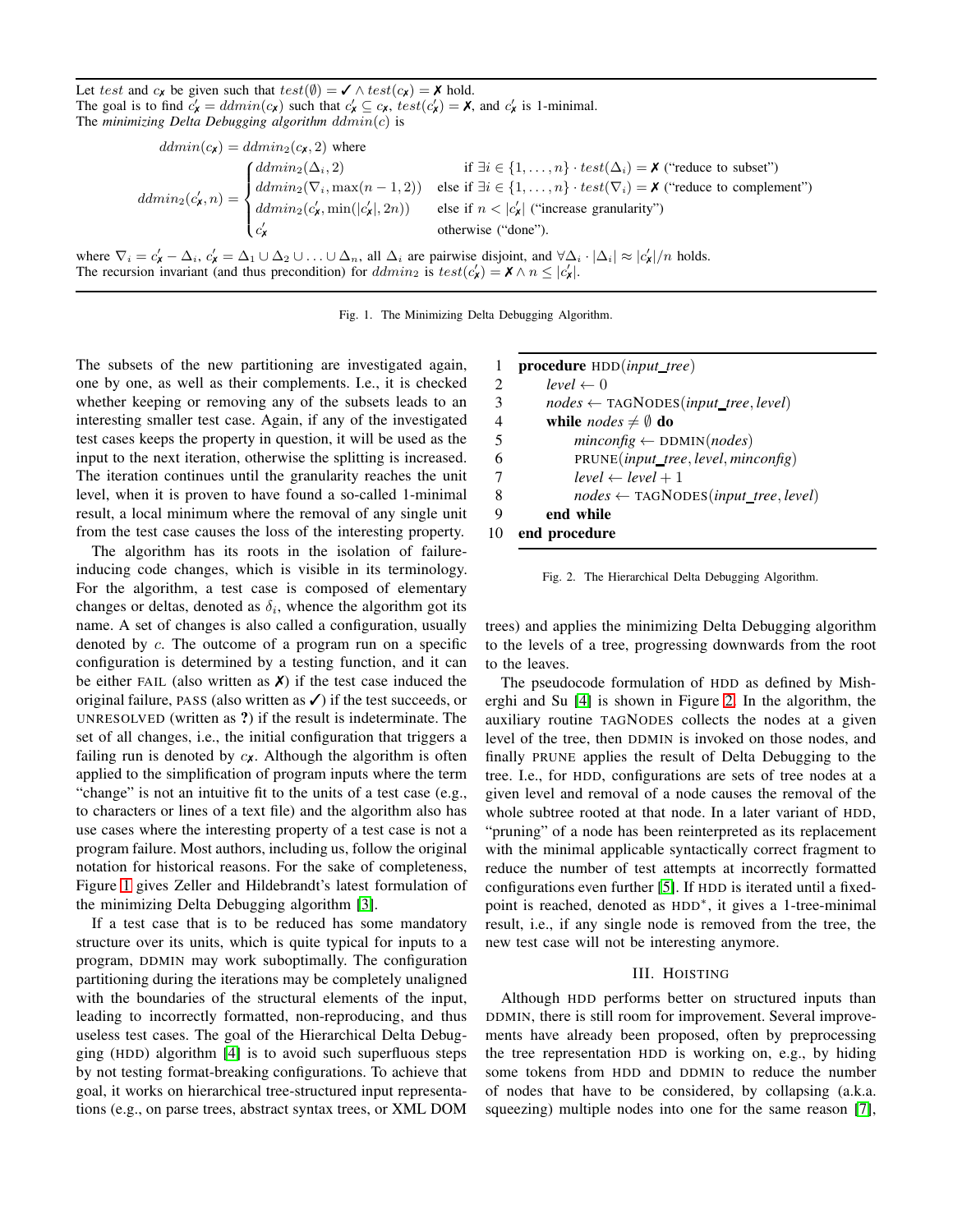<span id="page-2-0"></span>

<span id="page-2-1"></span>

<span id="page-2-2"></span>Fig. 3. An overly complicated "Hello World" program: [\(a\)](#page-2-0) written in C and [\(b\)](#page-2-1) its parse tree.

or by rotating recursive structures of the tree to reduce its height [\[8\]](#page-9-9). However, these transformations do not change the core structure of the tree, i.e., the test case generated (or, serialized) from the preprocessed tree will still be the same as the original input. Because of this, and because of the way HDD works, an HDD-reduced test case – although being 1 tree-minimal – may contain structural elements that a human expert would remove.

#### <span id="page-2-8"></span>*A. Examples*

A simple example of this suboptimal structure-preserving behavior is shown in Figure [3.](#page-2-2) The C program in Figure [3\(a\)](#page-2-0) prints the classic "Hello world!" message, but it wraps the printing in an *if* statement where the predicate always evaluates to true. If we take this program as a test case and define the printing of the "Hello world!" message as interesting, then we can try and minimize it<sup>[1](#page-2-3)</sup>. Figure  $3(b)$  shows the parse tree of the program, generated by a parser using a context-free grammar of the C programming language and preprocessed for compactness (most notably, squeezing and recursion flattening have been applied). Unfortunately, HDD cannot reduce this test case any further (especially if replacement with minimal syntactically correct fragment is used when pruning subtrees) as removing any of the nodes would either yield a syntactically

<span id="page-2-3"></span>

<span id="page-2-4"></span>

<span id="page-2-7"></span><span id="page-2-5"></span>Fig. 4. The example program of Figure [3](#page-2-2) minimized to keep printing the "Hello world!" message: [\(a\)](#page-2-4) the parse tree with hoisting applied and [\(b\)](#page-2-5) the C program serialized from the tree.

incorrect test case, or one that does not print the message, making it uninteresting<sup>[2](#page-2-6)</sup>.

Theoretically, both HDD and the underlying DDMIN algorithms could be modified to give n-tree-minimal results, but that would lead to exponential complexity, which is impractical. Thus, we propose another approach called *hoisting*.

We can observe that there are recurring structures in the parse tree, subtrees rooted at nodes with identical labels, denoting the derivation of the same non-terminal of the grammar. The assumption of hoisting is that one such subtree may be replaced with another without losing syntactic correctness, and that subtrees whose roots are in ancestor-descendant relationship may be good candidates for reduction. Of course, the testing function has to confirm (or reject) whether such a transformation keeps the resulting test case interesting.

In the tree of Figure [3\(b\),](#page-2-1) there is one pair of such subtrees, those rooted at nodes labeled as *compoundStatement*. Figure [4\(a\)](#page-2-4) shows a transformed tree where the descendant subtree is hoisted to replace all the structures that enclosed it. When this tree is serialized into the form of a C program (see Figure [4\(b\)\)](#page-2-5), it becomes apparent that, in this case, this transformation was indeed useful and we got a smaller and still interesting test case.

When discussing the idea of hoisting with fellow researchers, the argument was often raised that such a transformation is only good for removing some minor syntactic elements from the result, like a dangling semicolon or a pair of superfluous braces, etc. The example of Figures [3](#page-2-2) and [4](#page-2-7) does not seem to contradict such arguments. However, Figure [5\(a\)](#page-3-0)

<span id="page-2-6"></span><sup>2</sup>DDMIN (either line or character-based) would not be able to remove the unnecessary *if* from around the printing either.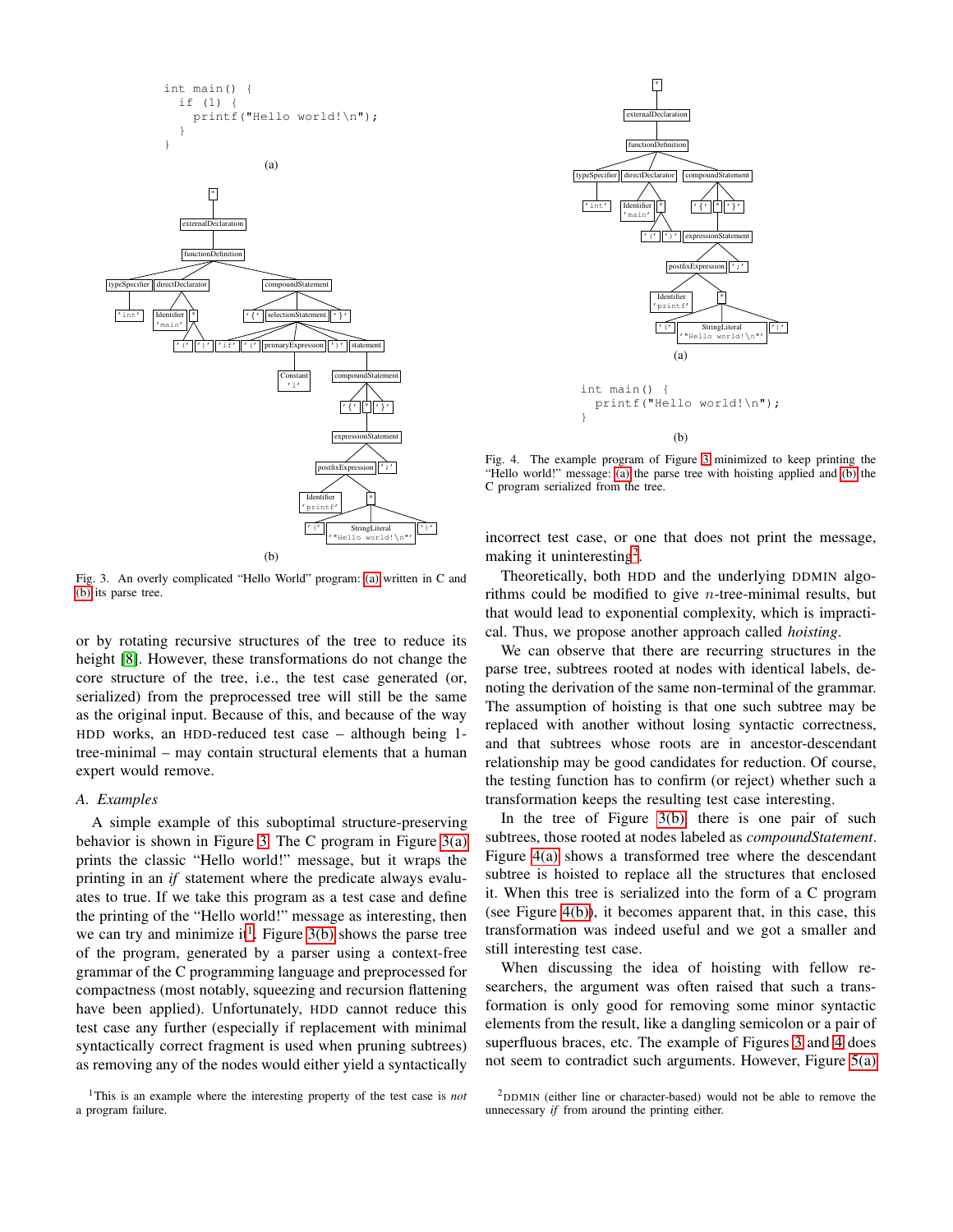```
1 public class LocalizedPi {
2 private static String decSep(String locale) {<br>3 if (locale.equals("en")) {
\begin{array}{lll} 3 & \text{if (locale.equals("en"))} & \ 4 & \text{return "."} \end{array}4 return ".";
\begin{array}{c} 5 \\ 6 \end{array}6 throw new Exception("Unsupported locale");<br>7 }
 7 }
8 private static String formatParts(String intPart,<br>9 String fracPart, String decSep) {
9 String fracPart, String decSep) {<br>10 return intPart.concat(decSep).com
           10 return intPart.concat(decSep).concat(fracPart);
11 }
12 public static void main(String[] args) {<br>13 String pi = formatParts(
13 String pi = formatParts(
14 "3", "14", decSep(args[0]));
15 System.out.println(pi);
16 }
17 \t3
```
(a)

```
1 class LocalizedPi {
2 static String decSep(String a) {
3 throw new Exception("Unsupported locale");
\overline{4}5 static String formatParts(String intPart,<br>6 String fracPart, String decSep) {
6 String fracPart, String decSep) {
         7 return intPart.concat(decSep).concat(fracPart);
8 }
9 public static void main(String[] args) {<br>10 String a = formatParts("", "", decSep(args[0]));
         String a = formatParts("", "11 }
12 }
```
(b)

```
1 class LocalizedPi {
2 static String decSep(String a) {<br>3 throw new Exception("Unsupport
         throw new Exception("Unsupported locale");
\frac{4}{5}5 public static void main(String[] args) {<br>6 String a = decSep(args[0]);
6 String a = decSep(args[0]);
       \}8 }
                                    (c)
```
<span id="page-3-3"></span>Fig. 5. A program to print the rounded value of  $\pi$  in a locale-specific format: [\(a\)](#page-3-0) written in Java, [\(b\)](#page-3-1) minimized with HDD to keep the program throw an uncaught exception if an unsupported locale is specified on the command line, and [\(c\)](#page-3-2) minimized with hoisting applied before HDD.

shows another example, a program written in Java, that prints the rounded value of  $\pi$  in a localized format, provided that the specified locale is supported, and throws an exception otherwise.

As presented, the program only supports the *en* locale. We shall take this program as a test case and the testing function shall check whether the program throws an exception when invoked with an unsupported locale (e.g., *hu*). If HDD is used to minimize this test case, it will be able to remove some parts of the program, but most of the original structure will remain in the output. (Because the exception that needs to be thrown is in the *decSep* method, which is called inside a call to the *formatParts* method, both methods are forced to be kept in the reduced test case.) The parse tree for this program would be too big to be presented as an example, so we only show the HDD-reduced Java program in Figure [5\(b\),](#page-3-1) which also displays precisely what HDD can and what it cannot prune away. However, if hoisting is used *before* HDD, it can pave the way for the latter reduction technique by hoisting the

call to *decSep* to replace the enclosing call to *formatParts*, thus allowing the complete removal of the definition of *formatParts*. (In this example, the method calls are the recurring structures that are in ancestor-descendant relation in the tree.) The result of the combined application of the two techniques is presented in Figure [5\(c\).](#page-3-2)

Note that *formatParts* could be constructed arbitrarily complex, making the theoretical potential of hoisting considerably higher than the removal of the anecdotical semicolons or curly braces. Also note, however, that hoisting cannot achieve this alone, as it "only" moves subtrees higher up the tree, but it has to cooperate with HDD.

# *B. Transformation-based Minimization*

To formalize the ideas described and motivated above, we build on and extend the notations and terminology of delta debugging (as given in Section [II\)](#page-0-0) to introduce transformationbased minimization first.

In the context of delta debugging, a test case is always composed of a subset of the elements of the initial failing configuration. The testing function is also defined for the subsets of  $c_{\mathbf{X}}$  only. However, it is useful (actually, necessary) if we can also determine the outcome of a program run on a set of elements, even if some of them are not part of the initial configuration (e.g., in the case of hoisting, when an element – a node – is replaced by another element – another node further down the hierarchy –, which is part of the tree, but is not a member of the initial set). Therefore, we extend the definitions of delta debugging [\[3\]](#page-9-1) as follows.

Let  $D$  denote the set of all potential test case elements, and let  $\delta \in D$  denote one element of that set, i.e., a test case element. A test case or configuration is denoted as  $c \subseteq D$ . A testing function test :  $2^D \rightarrow \{X, \checkmark, \checkmark\}$  shall determine for any test case whether it produces the failure in question. The initial failing configuration is denoted as  $c_{\mathbf{X}} = {\delta_1, \ldots, \delta_n} \subseteq D$ , and  $test(c_{\mathbf{x}}) = \mathbf{X}$  holds.

As  $c_{\mathbf{X}}$  is a subset of a potentially larger set  $D$ , we allow for *transformations* that can not only remove, but also *replace* elements in the configuration. We use the following definitions and notations for transformations:

A function  $t : D \rightarrow D$  is a transformation of test case elements, and the identity transformation of test case elements is  $id_D$  :  $D \rightarrow D; \delta \mapsto \delta$ . We also define the application of a test case element transformation to test cases (or configurations) as  $\bar{t}: 2^D \to 2^D; c \mapsto \{t(\delta): \delta \in c\}$  (e.g.,  $\overline{id}_D(c_{\mathbf{X}}) = c_{\mathbf{X}}$ . And a transformation that is derived from another transformation by changing the mapping of one test case element is defined as

$$
t[\delta' \mapsto \delta''] : D \to D; \delta \mapsto \begin{cases} \delta'' & \text{if } \delta = \delta' \\ t(\delta) & \text{otherwise.} \end{cases}
$$

In the examples of Section [III-A,](#page-2-8) the transformations that could be applied were quite straightforward. There was only one *compoundStatement* and one method call that could potentially replace their parents. In a general case, however, a test case element may have multiple replacement candidates (or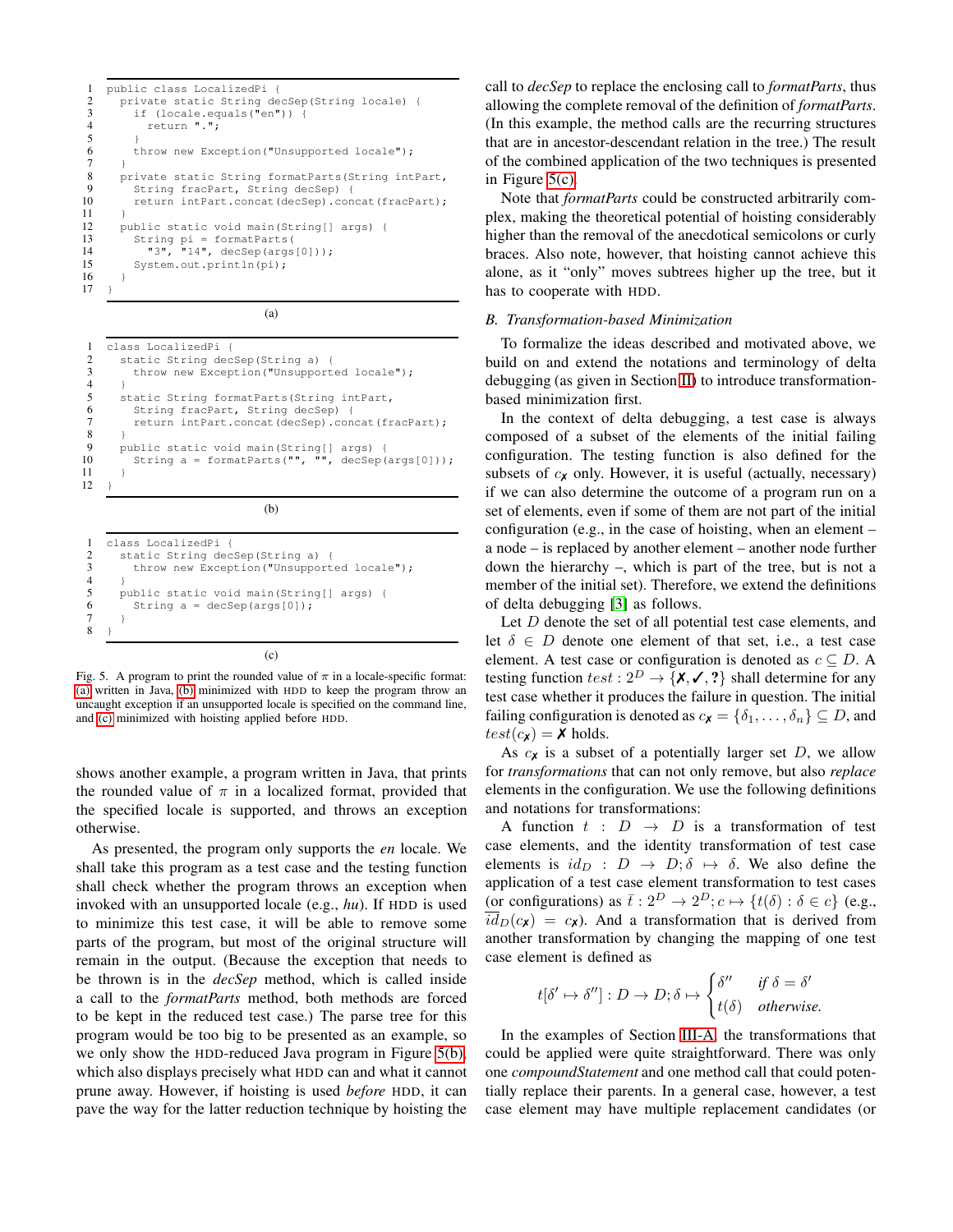Let D denote the set of all potential test case elements, and let  $\delta \in D$  denote one element of that set. Let test and  $c_{\mathbf{X}} = {\delta_1, \ldots, \delta_n} \subseteq D$ , and  $test(c_{\mathbf{X}}) = \mathbf{X}$  holds. Let  $\tau$  and  $\|\cdot\|$  be given such that  $\forall \delta \in D \cdot \forall \delta' \in \tau(\delta) \cdot \|\delta'\| < \|\delta\|$  holds.

The goal is to find  $t_x = tmin^{\tau}(c_x)$  such that  $test(\overline{t_x}(c_x)) = \mathbf{X}$  and  $t_x$  is 1-maximal. The *transformation-based minimizing algorithm*  $tmin^{\tau}(c)$  is

$$
tmin^{\tau}(c_{\mathbf{x}}) = tmin^{\tau}_{2}(c_{\mathbf{x}}, id_{D}) \text{ where}
$$
\n
$$
tmin^{\tau}_{2}(c_{\mathbf{x}}, t'_{\mathbf{x}}) = \begin{cases} tmin^{\tau}_{2}(c_{\mathbf{x}}, t'_{\mathbf{x}}[\delta \mapsto \delta']) & \text{if } \exists \delta \in c_{\mathbf{x}} \cdot \exists \delta' \in \tau(t'_{\mathbf{x}}(\delta)) \cdot test(\bar{t'_{\mathbf{x}}}[\delta \mapsto \delta'](c_{\mathbf{x}})) = \mathbf{X} \\ t'_{\mathbf{x}} & \text{otherwise.} \end{cases}
$$

The recursion invariant (and thus precondition) for  $tmin_2^{\tau}$  is  $test(\bar{t_{\chi}}(c_{\chi})) = \chi$ .

<span id="page-4-0"></span>Fig. 6. The Transformation-based Minimizing Algorithm.

none at all). This is formalized using a function  $\tau : D \to 2^D$ that maps test case elements to their transformed candidates.

Finally, as test cases are not necessarily the subsets of the initial failing configuration, minimality cannot be defined in terms of the subset relation anymore. Thus, we expect a  $\|\cdot\|$ measure to exist on set D.

If all transformation candidates in  $\tau$  are potentially reducing the size of a configuration according to the measure  $\|\cdot\|$ , i.e.,  $\forall \delta \in D \cdot \forall \delta' \in \tau(\delta) \cdot \|\delta'\| < \|\delta\|$  holds, then in order to minimize the test case we have to maximize the replacements applied to the elements of the initial configuration (even transitively) while ensuring that the so-transformed test case remains interesting. Just like it is true for DDMIN that searching for the global optimum is impractical, so is it also true for transformation-based minimization. Therefore, our actual goal is to find a local optimum, a *1-maximal* transformation  $\vec{t}_\mathbf{X}$  such that  $\forall \delta \in c_\mathbf{X} \cdot \forall \delta' \in \tau(t_\mathbf{X}(\delta)) \cdot test(\overline{t}_\mathbf{X}[\delta \mapsto \delta'](c_\mathbf{X})) \neq \mathbf{X}$ holds.

Figure [6](#page-4-0) wraps up this subsection and formalizes the transformation-based minimizing algorithm  $TMIN<sup>T</sup>$ , worded in the likeness of DDMIN.

#### <span id="page-4-3"></span>*C. Hoisting and HDD*

The transformation-based minimizing algorithm gives us a framework to formulate hoisting. The key to this is to define hoisting as a transformation of tree nodes. More precisely, to define those nodes in the tree representation of the input that can act as replacement candidates for their ancestors. The formula in Figure [7,](#page-4-1)  $\chi(n)$ , is one possible way to define these candidates, i.e., the hoistable descendants of a node  $n$ .  $\chi(n)$  is given in terms of two auxiliary functions, of which  $CHILDREN(n)$  is trivial, giving the direct descendants of a node, whereas COMPATIBLE $(n, n')$  leaves some space for interpretation. In an extreme case, any two nodes could be considered compatible, but that would rarely be useful. If the tree representation of the input is built using a context-free grammar, as motivated in Section [III-A,](#page-2-8) then a natural interpretation is to regard identically-labeled nodes (i.e., subtrees of derivations of the same non-terminal of the grammar) as compatible.

The natural measure to use for tree nodes is based on the size of subtrees, i.e., the number assigned by the measure to

$$
\chi(n) = \bigcup_{n' \in children(n)} \chi'(n, n')
$$
  

$$
\chi'(n, n') = \begin{cases} \{n'\} & \text{if compatible}(n, n') \\ \bigcup_{n'' \in children(n')} \chi'(n, n'') & \text{otherwise} \end{cases}
$$

<span id="page-4-1"></span>Fig. 7.  $\chi(n)$ , the potentially hoistable descendants of node *n*.

 procedure HOIST(*input tree*)  $level \leftarrow 0$  $nodes \leftarrow \text{TAGNODES}(input\_tree, level)$ 4 while  $nodes \neq \emptyset$  do *hoisting*  $\leftarrow$  TMIN<sup>X</sup>(*nodes*) TRANSFORM(*input tree*, *level*, *hoisting*)  $level \leftarrow level + 1$  *nodes* ← TAGNODES(*input tree*, *level*) end while end procedure

<span id="page-4-2"></span>

a node  $n$  equals the number of nodes in the subtree of  $n$ . It is obvious that all transformation candidates returned by  $\chi(n)$ reduce the size of the configuration according to this measure, as expected by the definition of TMIN.

Now, with the help of  $TMIN^{\chi}$ , we can introduce a hierarchical algorithm, called HOIST, that works its way through the tree from the root to the leaves, and uses  $TMIN^{\chi}$  to find the hoisting transformations at each level. Candidates found by TMIN $X$  are prioritized by their distance to the ancestor, further nodes give higher priority. The pseudocode of the algorithm is presented in Figure [8.](#page-4-2) The structure of HOIST is similar to that of HDD: both contain a loop through the levels of the tree, and inside the loop, both perform a minimization step (TMIN $^{\chi}$ ) vs. DDMIN) and the application of its result to the tree (via the TRANSFORM and PRUNE auxiliary functions).

As discussed at the example of Figure [5,](#page-3-3) although HOIST can achieve reduction on its own, it is expected to work best if used in combination with HDD, e.g., by using HOIST as a preprocessing step. However, inspired by the similarities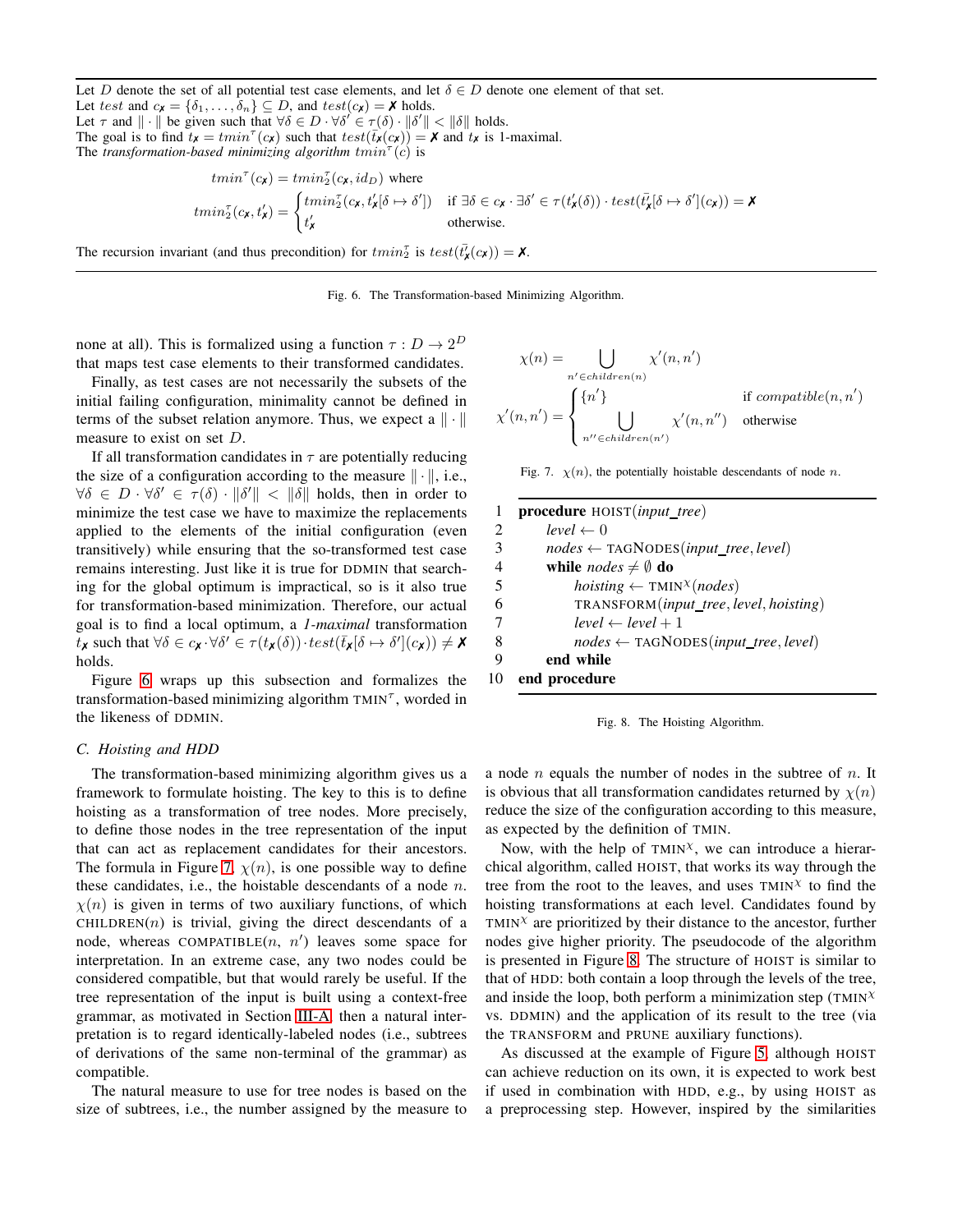|    | procedure HDDH(input_tree)                                          |
|----|---------------------------------------------------------------------|
| 2  | $level \leftarrow 0$                                                |
| 3  | $nodes \leftarrow \text{TAGNODES}(input\_tree, level)$              |
| 4  | while <i>nodes</i> $\neq$ $\emptyset$ do                            |
| 5  | $minconfig \leftarrow \text{DDMIN}(nodes)$                          |
| 6  | PRUNE(input_tree, level, minconfig)                                 |
| 7  | hoisting $\leftarrow$ TMIN <sup><math>\chi</math></sup> (minconfig) |
| 8  | TRANSFORM(input_tree, level, hoisting)                              |
| 9  | $level \leftarrow level + 1$                                        |
| 10 | $nodes \leftarrow \text{TAGNODES}(input\_tree, level)$              |
| 11 | end while                                                           |
| 12 | end procedure                                                       |

<span id="page-5-1"></span>Fig. 9. The Hierarchical Delta Debugging & Hoisting Algorithm.

between the two algorithms, we can think of other ways of combination as well. E.g., the bodies of the loops of the two algorithms can be interlaced, performing both the DDMIN and  $TMIN^{\chi}$ -based minimizations at each level. One way to formulate this idea is shown in Figure [9,](#page-5-1) in the algorithm named HDDH.

# IV. EXPERIMENTAL RESULTS

<span id="page-5-0"></span>To evaluate the effects of hoisting, we have implemented the above introduced HOIST and HDDH algorithms and published them in the 21.[3](#page-5-2) release of the Picireny project<sup>3</sup>. Picireny is a hierarchical test case reduction framework written in Python that supports  $ANTLR$   $v4<sup>4</sup>$  $v4<sup>4</sup>$  $v4<sup>4</sup>$  grammars, and already contains an implementation of the HDD algorithm. In this implementation of hoisting, we consider nodes labeled with the same non-terminal of the grammar as compatible, as discussed in Section [III-C.](#page-4-3)

We have used the implemented algorithms in four different combinations during our experiments:

- HDD<sup>∗</sup> *: hierarchical delta debugging without any hoisting, acted as the baseline.*
- HOIST<sup>∗</sup>*+*HDD<sup>∗</sup> *: hoisting was applied as a preprocessing step to* HDD<sup>∗</sup> *.*
- HDDH<sup>∗</sup> *: hoisting interlaced with* HDD<sup>∗</sup> *.*
- HOIST∗*+*HDDH<sup>∗</sup> *:* HOIST<sup>∗</sup> *and* HDDH<sup>∗</sup> *algorithms are not mutually exclusive, thus we have used them in sequence.*

In all cases, the asterisk superscript denotes the fixed-point iteration of the marked algorithm.

As inputs, we have collected test cases from different sources. The first (small) set of test cases is composed of the examples from Section [III-A](#page-2-8) (*helloworld.c* and *LocalizedPi.java*, with properties to keep as described above). The second set of test cases have already been used in the literature for benchmarking reduction: the Perses Test Suite<sup>[5](#page-5-4)</sup> contains fuzzer-generated C sources that cause various internal

compiler errors in the Clang and GCC compilers<sup>[6](#page-5-5)</sup>. Finally, as a third set, we have composed a new suite of JavaScript sources, also generated with fuzzing, that cause failures in the JerryScript lightweight JavaScript engine (which will be referred to as the JerryScript Reduction Test Suite)<sup>[7](#page-5-6)</sup>. In the case of the latter two test suites, the interesting property of the test cases to keep during reduction is the failure they induce.

For each test case, we have built its parse tree representation using the grammar available for the input format from the official ANTLR v4 grammars repository<sup>[8](#page-5-7)</sup>. Before evaluating any of the reduction algorithm combinations, we have applied squeezing of linear tree components [\[7\]](#page-9-8) and flattening of recursive structures to the trees [\[8\]](#page-9-9). The experiments were executed on a workstation equipped with an Intel Core i5- 9400 CPU clocked at 2.9GHz and 16GB RAM. The machine was running Ubuntu 20.04 with Linux kernel 5.4.0.

Table [I](#page-6-0) shows the sizes of the example test cases, both before and after reduction. In all cases, size is expressed as the number of non-whitespace characters to avoid bias from indentation or other formatting differences. For these example inputs, all reduction approaches that use hoisting (i.e., HOIST<sup>∗</sup>+HDD<sup>∗</sup> , HDDH<sup>∗</sup> , and HOIST<sup>∗</sup>+HDDH<sup>∗</sup> ) give a smaller output than the baseline HDD<sup>\*</sup>. Actually, they all give exactly the same output for each input, reducing the size of *helloworld.c* by 16% and *LocalizedPi.java* by 48%, compared to HDD<sup>∗</sup> . There is a difference in the performance of the algorithms though – measured in steps, i.e., how many times the testing function was invoked to determine the outcome of a test case –, as shown in Table [II.](#page-6-1) For both examples, HOIST<sup>\*</sup>+HDD<sup>\*</sup> and HOIST<sup>\*</sup>+HDDH<sup>\*</sup> required fewer steps than HDD<sup>\*</sup> to minimize the input, and HDDH<sup>\*</sup> was also faster on *LocalizedPi.java*. However, HDDH<sup>∗</sup> on *helloworld.c* executed more steps than the baseline. (In each row of these tables, as well as in the tables to follow, bold numbers highlight the best result(s).)

Tables [III](#page-6-2) and [IV](#page-6-3) show the results of the algorithms on the Perses Test Suite. Note that for the reduction of the test cases in this test suite, we have used two additional non-HDD-based state-of-the-art test case reduction tools to give a more comprehensive evaluation of hoisting. The two tools are Perses<sup>5</sup> (revision 34d4dc4, a Java and Kotlin-based implemen-tation of the algorithm of Sun et al. [\[11\]](#page-9-10)) and Pardis<sup>[9](#page-5-8)</sup> (revision b656c6f, by Gharachorlu and Sumner [\[12\]](#page-9-11)). For details on the algorithms and their implementations, the reader is referred to the corresponding papers and tool documentations.

As shown in Table [III,](#page-6-2) all hoisting-based algorithm combinations produce a smaller output than the baseline in 17 of 19 cases. (For one input, *gcc-70127*, HDD<sup>∗</sup> ran out of

<sup>3</sup><https://github.com/renatahodovan/picireny>

<span id="page-5-2"></span><sup>4</sup><https://github.com/antlr/antlr4>

<span id="page-5-4"></span><span id="page-5-3"></span><sup>5</sup><https://github.com/perses-project/perses>

<span id="page-5-5"></span><sup>6</sup>The Perses Test Suite comes with a docker environment provided by its authors. The environment is presumed to contain all compiler versions and tools required to reproduce the issue of each test case in the suite. However, that turned out not to be the case in practice. Thus, we have only used those test cases for evaluation that worked as expected at the time of writing this paper.

<sup>7</sup><https://github.com/vincedani/jrts>

<span id="page-5-6"></span><sup>8</sup><https://github.com/antlr/grammars-v4>

<span id="page-5-8"></span><span id="page-5-7"></span><sup>9</sup><https://github.com/golnazgh/PARDIS>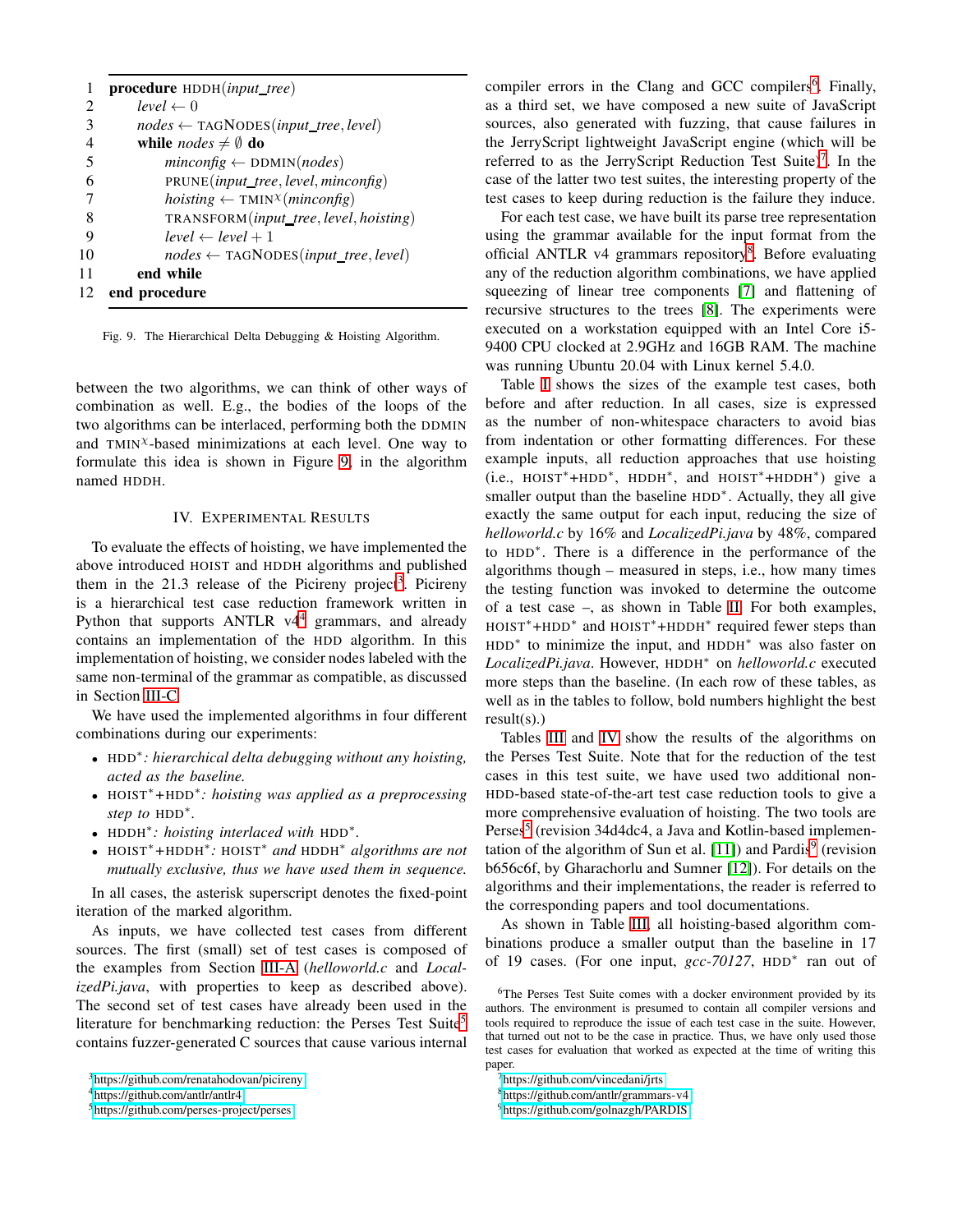| <b>TABLE I</b>                                                         |
|------------------------------------------------------------------------|
| EXAMPLES: INPUT AND OUTPUT SIZES (NUMBER OF NON-WHITESPACE CHARACTERS) |

<span id="page-6-0"></span>

| Test                             | Input     | $HDD^*$   | $HOIST^*+HDD^*$                        | $HDDH^*$                           | $HOIST*+HDDH*$                      |
|----------------------------------|-----------|-----------|----------------------------------------|------------------------------------|-------------------------------------|
| helloworld.c<br>LocalizedPi.java | 42<br>446 | 42<br>359 | $(-16.67\%)$<br>35<br>186<br>(-48.19%) | 35 $(.16.67%)$<br>186 $(.48.19\%)$ | (-16.67%)<br>35<br>186<br>(-48.19%) |

TABLE II EXAMPLES: NUMBER OF TEST EXECUTIONS

<span id="page-6-1"></span>

| <b>Test</b>                      | $HDD^*$   | $HOIST*+HDD*$                             | $HDDH^*$                              | $HOIST*+HDDH*$                            |  |
|----------------------------------|-----------|-------------------------------------------|---------------------------------------|-------------------------------------------|--|
| helloworld.c<br>LocalizedPi.java | 32<br>638 | $(-18.75\%)$<br>26<br>302<br>$(-52.66\%)$ | $51 (+59.38\%)$<br>$(-7.84\%)$<br>588 | $(-18.75\%)$<br>26<br>304<br>$(-52.35\%)$ |  |

TABLE III PERSES TEST SUITE: INPUT AND OUTPUT SIZES (NUMBER OF NON-WHITESPACE CHARACTERS)

<span id="page-6-2"></span>

| Test                                        | Input   | $HDD^*$ |       | $HOIST*+HDD*$ |       | $HDDH^*$     |       | $HOIST*+HDDH*$ | <b>Perses</b> | Pardis |
|---------------------------------------------|---------|---------|-------|---------------|-------|--------------|-------|----------------|---------------|--------|
| clang- $22382$                              | 65,786  | 582     | 489   | $(-15.98\%)$  | 475   | $(-18.38\%)$ | 489   | (-15.98%)      | 509           | 1,027  |
| clang-22704                                 | 597,827 | 168     | 164   | $(-2.38\%)$   | 165   | $(-1.79\%)$  | 161   | $(-4.17%)$     | 246           | 724    |
| clang-23309                                 | 118,178 | 3,582   | 1.486 | $-58.51\%$    | 1.677 | (-53.18%)    | 1.416 | $-60.47\%)$    | 1,943         | 5,188  |
| clang- $23353$                              | 94,734  | 374     | 354   | $(-5.35\%)$   | 592   | $(+58.29\%)$ | 351   | $(-6.15\%)$    | 331           | 397    |
| clang-25900                                 | 245,065 | 1,562   | 986   | $-36.88\%)$   | 885   | $(-43.34\%)$ | 888   | $-43.15\%)$    | 943           | 1,970  |
| clang- $26350$                              | 378,160 | 1,613   | 778   | $-51.77\%)$   | 585   | (-63.73%)    | 760   | (-52.88%)      | 1,220         | 1.777  |
| clang- $26760$                              | 588,548 | 586     | 595   | $(+1.54\%)$   | 297   | $(-49.32\%)$ | 582   | $(-0.68\%)$    | 345           | 825    |
| clang-27747                                 | 409,083 | 419     | 406   | $(-3.10\%)$   | 377   | $(-10.02\%)$ | 415   | $(-0.95\%)$    | 415           | 765    |
| clang-31259                                 | 137,161 | 2,174   | 814   | $-62.56\%)$   | 947   | $(-56.44\%)$ | 796   | $(-63.39\%)$   | 1,339         | 1,519  |
| gcc-59903                                   | 166,754 | 1,726   | 1.432 | $(-17.03\%)$  | 620   | $-64.08\%$   | 1,298 | $-24.80\%$     | 487           | 3,301  |
| $\frac{\text{gcc}-60116}{\text{gcc}-60116}$ | 218,223 | 3,788   | 1.185 | $-68.72\%$    | 1,152 | $-69.59\%)$  | 941   | (-75.16%)      | 1,823         | 3,852  |
| gcc-61383                                   | 110,643 | 1,701   | 1.041 | $-38.80\%$    | 844   | (-50.38%)    | 874   | $(-48.62\%)$   | 1,908         | 2,525  |
| gcc-61917                                   | 254,742 | 1.764   | 575   | $-67.40\%$    | 885   | $-49.83\%$   | 570   | $(-67.69\%)$   | 557           | 2,371  |
| gcc-64990                                   | 439,587 | 2,844   | 561   | $-80.27\%)$   | 1.282 | $(-54.92\%)$ | 551   | $(-80.63\%)$   | 843           | 2,787  |
| $\text{gcc}-65383$                          | 125,221 | 1,027   | 543   | $-47.13\%$    | 490   | (-52.29%)    | 441   | $(-57.06\%)$   | 474           | 1,281  |
| $\frac{\text{gcc}-66186}{\text{gcc}-66186}$ | 139,087 | 2,614   | 978   | $-62.59\%)$   | 977   | $(-62.62\%)$ | 977   | $(-62.62\%)$   | 1,124         | 4,144  |
| gcc-66375                                   | 191,827 | 2,963   | 1.446 | $(-51.20\%)$  | 1.439 | $(-51.43\%)$ | 1,430 | (-51.74%)      | 1,594         | 3,918  |
| gcc-70127                                   | 400,556 |         | 992   |               | 915   |              | 947   |                | 998           | 1,986  |
| $\text{gcc-71626}$                          | 14,465  | 168     | 167   | $-0.60\%$     | 167   | $(-0.60\%)$  | 167   | $(-0.60\%)$    | 167           | 169    |

TABLE IV PERSES TEST SUITE: NUMBER OF TEST EXECUTIONS

<span id="page-6-3"></span>

| Test                                        | $HDD^*$ | $HOIST*+HDD*$ |                         | $HDDH^*$     |        | HOIST*+HDDH*  | <b>Perses</b> | Pardis |
|---------------------------------------------|---------|---------------|-------------------------|--------------|--------|---------------|---------------|--------|
| clang-22382                                 | 14,699  | 9,910         | $(-32.58%)$<br>12.955   | $(-11.86\%)$ | 9,997  | $(-31.99\%)$  | 2,325         | 2,331  |
| clang- $22704$                              | 10,540  | 21,094        | $(+100.13\%)$<br>10.474 | $(-0.63\%)$  | 21,180 | $(+100.95\%)$ | 1,890         | 4,705  |
| clang-23309                                 | 24,630  | 16,025        | $(-34.94\%)$<br>19.833  | $(-19.48\%)$ | 15,828 | $(-35.74\%)$  | 4,147         | 3,960  |
| clang-23353                                 | 14,598  | 30,114        | $(+106.29\%)$<br>14,662 | $(+0.44\%)$  | 30,182 | $(+106.75%)$  | 2,288         | 2,324  |
| $clang-25900$                               | 14,766  | 9,983         | $(-32.39%)$<br>12,510   | $(-15.28%)$  | 9,865  | $(-33.19%)$   | 2,115         | 2,431  |
| clang- $26350$                              | 16,789  | 18,851        | $(12.28\%)$<br>14,831   | $(-11.66\%)$ | 19,847 | $(+18.21\%)$  | 3,976         | 8,835  |
| clang- $26760$                              | 12,957  | 11,808        | $(-8.87%)$<br>11,884    | $(-8.28%)$   | 11,835 | $(-8.66\%)$   | 1,933         | 1,828  |
| clang-27747                                 | 7,174   | 13,899        | $(+93.74\%)$<br>6,601   | (-7.99%)     | 13,911 | $(+93.91\%)$  | 1,559         | 1,545  |
| clang-31259                                 | 19,239  | 8,791         | $(-54.31\%)$<br>15.914  | $(-17.28%)$  | 8,992  | $(-53.26\%)$  | 2,230         | 2,107  |
| gcc-59903                                   | 18,935  | 12,554        | $(-33.70\%)$<br>18,381  | $(-2.93\%)$  | 12,345 | (-34.80%)     | 3,879         | 3,761  |
| gcc-60116                                   | 23,844  | 12,740        | $(-46.57%)$<br>17.153   | $(-28.06\%)$ | 12,041 | $(-49.50\%)$  | 4,394         | 4,975  |
| $\frac{\text{gcc}-61383}{\text{gcc}-61383}$ | 17,286  | 11,802        | $(-31.73%)$<br>15,350   | $(-11.20\%)$ | 11,984 | $(-30.67%)$   | 3,326         | 4,275  |
| gcc-61917                                   | 17,455  | 8,432         | $(-51.69\%)$<br>13,769  | $(-21.12\%)$ | 8,525  | (-51.16%)     | 2,802         | 3,566  |
| $\text{gcc}-64990$                          | 19,624  | 10,533        | $(-46.33\%)$<br>17,565  | $(-10.49\%)$ | 10,548 | $(-46.25%)$   | 2,690         | 3,799  |
| gcc-65383                                   | 16,239  | 6,524         | (-59.83%)<br>11.801     | $(-27.33%)$  | 6,334  | $(-61.00\%)$  | 2,097         | 2,843  |
| $\frac{\text{gcc}-66186}{\text{gcc}-66186}$ | 16,181  | 13,771        | (-14.89%)<br>13,930     | $(-13.91\%)$ | 13,762 | (-14.95%)     | 2,333         | 3,693  |
| $\frac{\text{gcc}-66375}{\text{gcc}-66375}$ | 21,251  | 16,046        | $(-24.49\%)$<br>18,393  | $(-13.45\%)$ | 16,131 | $(-24.09\%)$  | 2,932         | 3,013  |
| gcc-70127                                   |         | 15,699        | 18,330                  |              | 15,974 |               | 2,517         | 2,527  |
| $\frac{\text{gcc}-71626}{\text{gcc}}$       | 4,216   | 6,520         | $(+54.65\%)$<br>4,205   | $(-0.26\%)$  | 6,522  | $(+54.70\%)$  | 567           | 274    |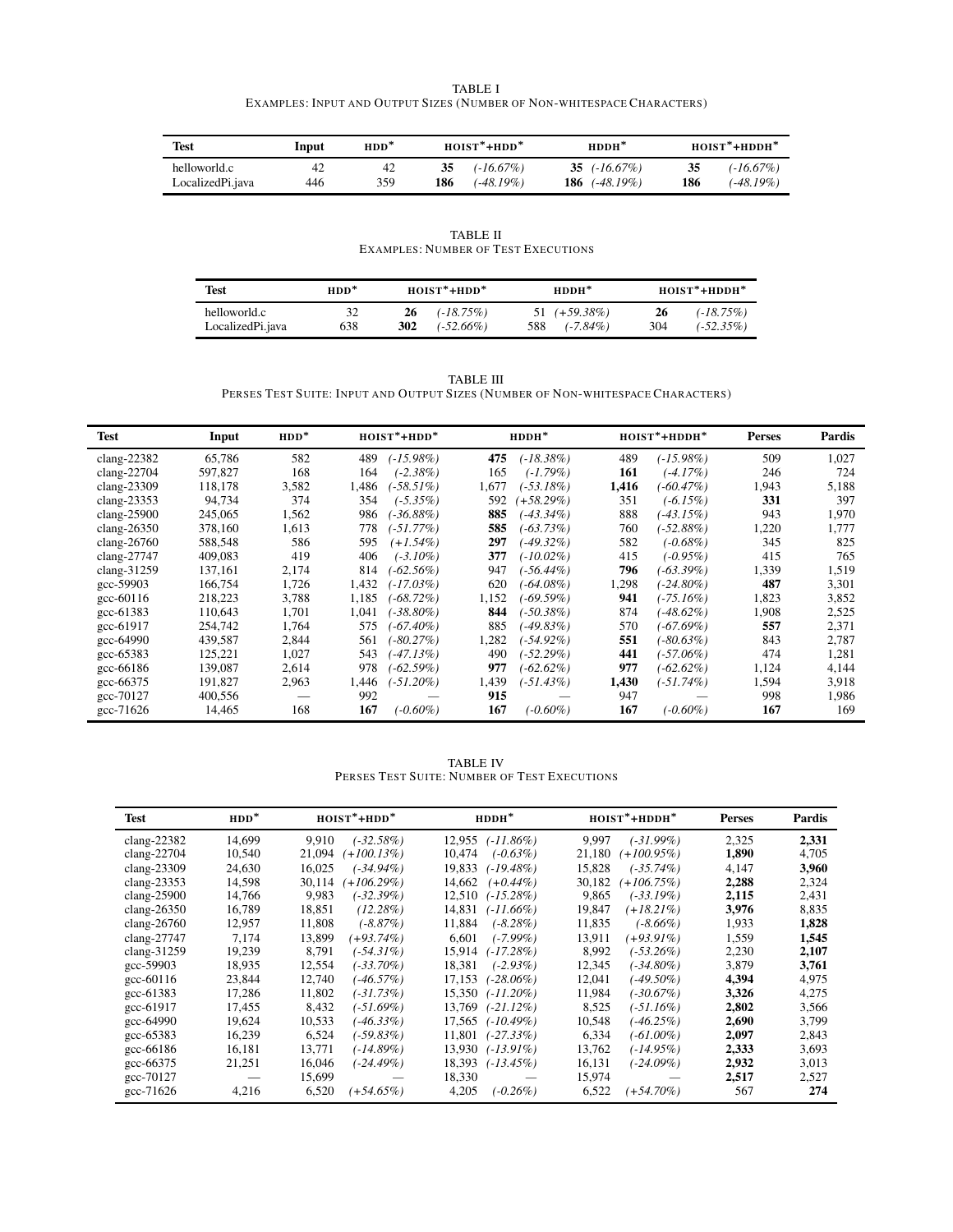TABLE V JERRYSCRIPT REDUCTION TEST SUITE: INPUT AND OUTPUT SIZES (NUMBER OF NON-WHITESPACE CHARACTERS)

<span id="page-7-0"></span>

| Test          | Input | $HDD^*$ |     | $HOIST*+HDD*$ |     | $HDDH^*$     |     | $HOIST*+HDDH*$ | <b>Perses</b> |
|---------------|-------|---------|-----|---------------|-----|--------------|-----|----------------|---------------|
| $i$ erry-3299 | 1,208 | 92      | 89  | $(-3.26\%)$   | 89  | $(-3.26\%)$  | 89  | $(-3.26\%)$    | 152           |
| $jerry-3361$  | 1,520 | 97      | 95  | $(-2.06\%)$   | 95  | $(-2.06\%)$  | 95  | $(-2.06\%)$    | 136           |
| $j$ erry-3376 | 4,647 | 70      | 35  | $(-50.00\%)$  | 37  | $(-47.14\%)$ | 35  | $-50.00\%$     | 202           |
| $i$ erry-3408 | 2,100 | 62      | 54  | $(-12.90\%)$  | 54  | $(-12.90\%)$ | 54  | $(-12.90\%)$   | 102           |
| $jerry-3431$  | 648   | 28      | 27  | $(-3.57\%)$   | 27  | $(-3.57\%)$  | 27  | $(-3.57\%)$    | 62            |
| $jerry-3433$  | 652   | 18      | 18  | $(0.00\%)$    | 18  | $(0.00\%)$   | 18  | $(0.00\%)$     | 67            |
| $jerry-3437$  | 4,623 | 34      | 18  | $(-47.06\%)$  | 18  | $(-47.06\%)$ | 18  | $(-47.06\%)$   | 33            |
| $jerry-3479$  | 3,998 | 94      | 89  | $(-5.32\%)$   | 89  | $(-5.32\%)$  | 89  | $(-5.32\%)$    | 413           |
| $jerry-3483$  | 326   | 38      | 38  | $(0.00\%)$    | 38  | $(0.00\%)$   | 38  | $(0.00\%)$     | 50            |
| $j$ erry-3506 | 2.735 | 52      | 52  | $(0.00\%)$    | 52  | $(0.00\%)$   | 52  | $(0.00\%)$     | 135           |
| $jerry-3523$  | 2,802 | 63      | 48  | $(-23.81\%)$  | 48  | $(-23.81\%)$ | 48  | $(-23.81\%)$   | 120           |
| $jerry-3534$  | 1.409 | 96      | 80  | (-16.67%)     | 80  | $(-16.67%)$  | 80  | (-16.67%)      | 115           |
| $j$ erry-3536 | 592   | 123     | 120 | $(-2.44\%)$   | 120 | $(-2.44\%)$  | 120 | $(-2.44\%)$    | 135           |

TABLE VI JERRYSCRIPT REDUCTION TEST SUITE: NUMBER OF TEST EXECUTIONS

<span id="page-7-1"></span>

| <b>Test</b>   | $HDD^*$ | $HOIST*+HDD*$        | $HDDH^*$                  | HOIST*+HDDH* Perses         |
|---------------|---------|----------------------|---------------------------|-----------------------------|
| $i$ erry-3299 | 176     | 228<br>$(+29.55\%)$  | 192<br>$(+9.09\%)$        | 169<br>251<br>$(+42.61\%)$  |
| $jerry-3361$  | 144     | 254<br>$(+76.39\%)$  | $(+6.94\%)$<br>154        | 199<br>266<br>$(+84.72\%)$  |
| $jerry-3376$  | 119     | $(+246.22\%)$<br>412 | 109<br>$(-8.40\%)$        | $(+254.62\%)$<br>422<br>266 |
| $jerry-3408$  | 167     | $(+66.47\%)$<br>278  | 178<br>$(+6.59\%)$        | 289<br>$(+73.05\%)$<br>160  |
| $jerry-3431$  | 55      | $(+236.36\%)$<br>185 | $(+27.27%)$<br>70         | 192<br>92<br>(+249.09%)     |
| $jerry-3433$  | 18      | $(+222.22\%)$<br>58  | $(+27.78%)$<br>23         | 62<br>27<br>$(+244.44\%)$   |
| $jerry-3437$  | 49      | 49<br>$(0.00\%)$     | 48<br>$(-2.04\%)$         | 78<br>$(+14.29\%)$<br>56    |
| $jerry-3479$  | 233     | $(+147.21\%)$<br>576 | <b>230</b><br>$(-1.29\%)$ | 592<br>$(+154.08\%)$<br>291 |
| $jerry-3483$  | 69      | $(+37.68\%)$<br>95   | $(+2.90\%)$<br>71         | 97<br>$(+40.58\%)$<br>-64   |
| $jerry-3506$  | 115     | $(+115.65\%)$<br>248 | $(+6.09\%)$<br>122        | 338<br>251<br>$(+118.26\%)$ |
| $jerry-3523$  | 111     | $(+274.77\%)$<br>416 | 83<br>$(-25.23\%)$        | $(+279.28%)$<br>295<br>421  |
| $jerry-3534$  | 173     | $(+13.87\%)$<br>197  | 149<br>$(-13.87\%)$       | 200<br>243<br>$(+15.61\%)$  |
| $jerry-3536$  | 150     | 226<br>$(+50.67\%)$  | $(+21.33\%)$<br>182       | 93<br>251<br>$(+67.33\%)$   |

memory, but the variants with hoisting correctly finished the minimization. To avoid a biased interpretation of data, we do not consider the correctly performing variants better than the baseline in this case.) The reduced test cases can be up to 80.27%, 70.07%, and 80.63% smaller (using HOIST<sup>∗</sup>+HDD<sup>∗</sup> , HDDH<sup>\*</sup>, and HOIST<sup>\*</sup>+HDDH<sup>\*</sup>, respectively) than the result of HDD<sup>∗</sup> . The average improvement is 37.15%, 38.54%, and 39.82%, respectively. When comparing them to each other, HDDH<sup>\*</sup> gives the smallest result in 8 cases, HOIST<sup>\*</sup>+HDDH<sup>\*</sup> produces the smallest output in 9 cases, while there is also a tie, where HDDH<sup>∗</sup> and HOIST<sup>∗</sup>+HDDH<sup>∗</sup> produce exactly the same output. Furthermore there is another tie when all three approaches find the same (local) minimum. When Pardis and Perses are also included in the comparison, the results of the hoisting-based minimizations are still good enough. In 15 of the 19 test cases, at least one of HDDH<sup>∗</sup> and HOIST∗+HDDH<sup>∗</sup> gives smaller results than Perses, and in 11 cases both of them are better. (The detailed comparison to Pardis is omitted as Perses gave smaller results than Pardis in all cases of this experiment.)

Regarding performance, Table [IV](#page-6-3) shows that hoisting can have a positive effect on the number of overall test case evaluations, but not necessarily. HDDH<sup>∗</sup> performed the minimization

of 17 inputs faster than the baseline HDD<sup>\*</sup>, but in those approaches where hoisting was a preprocessing step (namely, in HOIST<sup>∗</sup>+HDD<sup>∗</sup> and HOIST<sup>∗</sup>+HDDH<sup>∗</sup> ), this improvement is only visible in 13 cases. Moreover, not even HDDH<sup>∗</sup> could overcome Perses or Pardis speed-wise: these two tools were the fastest to produce output for all test cases of the Perses Test Suite.

The experimental results measured on the JerryScript Reduction Test Suite are shown in Tables [V](#page-7-0) and [VI.](#page-7-1) On these 13 inputs, all algorithms work quite similarly with respect to the output size: there are many cases where some or all approaches give identical results. Still, in 10 cases, all hoistingbased approaches give strictly smaller output than the baseline (by 50%, 47.14%, and 50% in the best case of  $HOIST^* + HDD^*$ , HDDH<sup>∗</sup> , and HOIST∗+HDDH<sup>∗</sup> , respectively), while in none of the other cases do they give worse results. On this test suite, the average improvement of the approaches over HDD<sup>∗</sup> is 12.85%, 12.63%, and 12.85%, respectively. Performance-wise, however, this test suite gives significantly different results than the Perses Test Suite. In the vast majority of the cases, the application of hoisting increased the number of testing steps performed during reduction. HOIST<sup>\*</sup>+HDD<sup>\*</sup>, HDDH<sup>\*</sup>, and HOIST<sup>∗</sup>+HDDH<sup>∗</sup>were slower than HDD<sup>∗</sup> in 12, 8, and 13 of the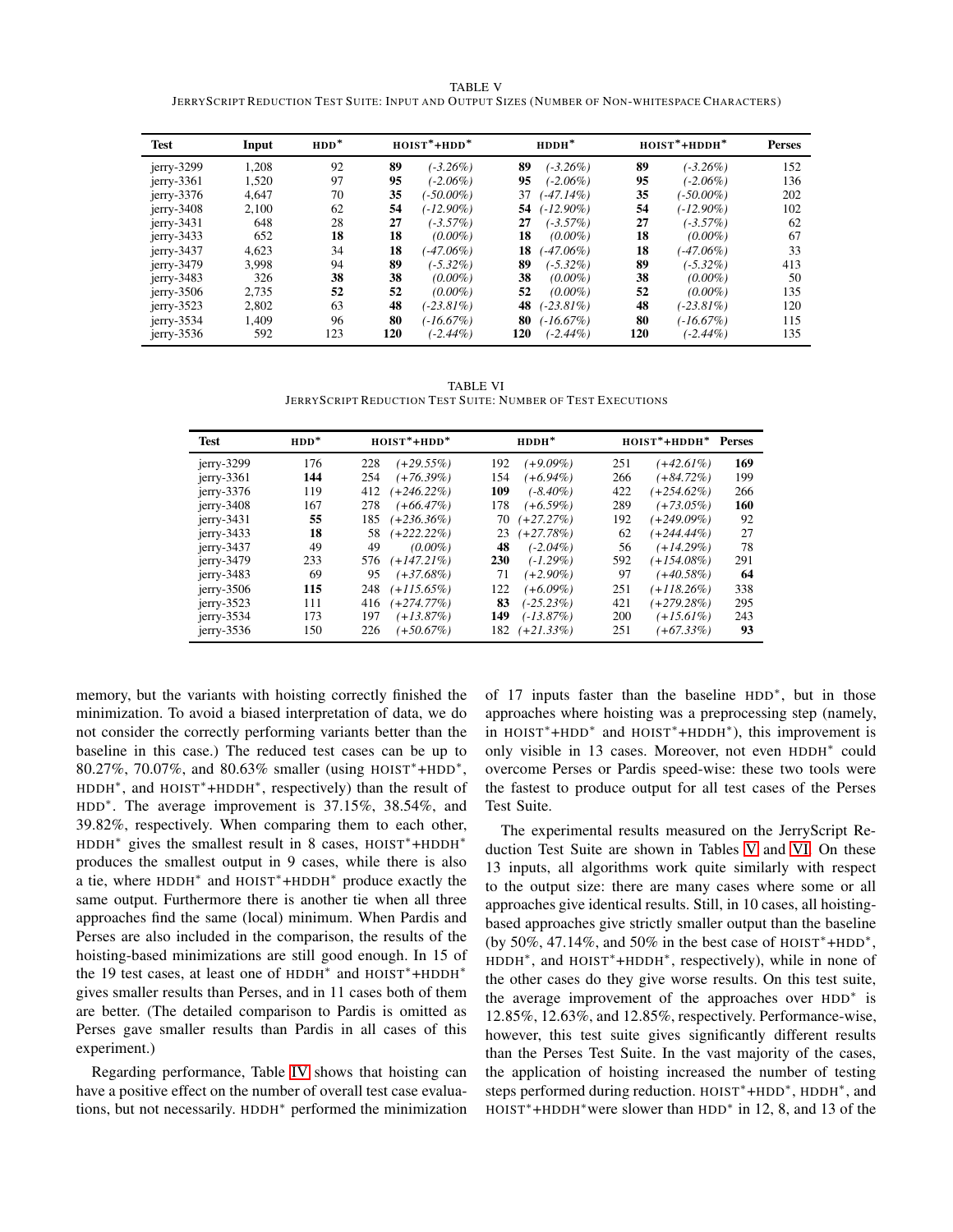13 cases, respectively.

We wanted to perform an experiment with Perses and Pardis on this test suite as well. Although none of these tools have official support for JavaScript inputs at the time of writing this paper, we have managed to extend Perses with the help of the same ANTLR v4 grammar files as used with Picireny. (As Perses outperformed Pardis on the previous test suite, we have not spent resources on extending Pardis, eventually.) The results show that all hoisting-based approaches give strictly smaller outputs than Perses, while producing minimized output faster in 4 of 13 cases.

Based on the experimental data and observations above, we can conclude the following:

- *On both artificial and real-world inputs, hoisting combined with hierarchical delta debugging gives generally smaller, or at least as small outputs as hierarchical delta debugging alone. Bigger outputs are rare. Minimized test cases can be as small as <sup>1</sup> ⁄<sup>5</sup> of the output given by traditional hierarchical delta debugging.*
- *In most of the cases, hierarchical delta debugging interlaced with hoisting (*HDDH<sup>∗</sup> *) gives smaller results than non-*HDD*-based state-of-the-art reduction techniques.*
- *The effect of hoisting on the performance of test case reduction is inconclusive. All approaches that use hoisting have shown both improvements and deteriorations in terms of speed in several cases.*

## V. RELATED WORK

<span id="page-8-0"></span>One of the first and most well-known work on automated test case reduction is Delta Debugging by Zeller and Hildebrandt [\[1\]](#page-9-0)–[\[3\]](#page-9-1), minimizing inputs of arbitrary format. The price of its generality is a potentially lowered performance because of format-breaking incorrect test cases generated and evaluated during the reduction process. To avoid syntactically broken intermediate test cases, Miserghi and Su proposed to use information about format encoded in context-free grammars, i.e., to convert test cases into a tree representation [\[4\]](#page-9-2) and apply delta debugging to the levels of the tree. This Hierarchical Delta Debugging approach helped to remove parts of the test case that aligned with syntactic unit boundaries. As a further improvement, Miserghi proposed the concept of syntactically correct replacement for nodes of the tree representation that cannot be completely removed from the test case without causing syntax errors [\[5\]](#page-9-3).

The formalization of HDD does not detail how to build the tree representation, but its first implementation used traditional context-free grammars to parse the input. To improve on this, Hodován et al. suggested to use extended contextfree grammars for building the tree [\[10\]](#page-9-6), thus creating more balanced representations, which could lead to smaller results and improved performance. They have also described various tree transformations with the same goal [\[7\]](#page-9-8), [\[8\]](#page-9-9).

Tree-based test case reduction does not necessarily mean subtree removal. Bruno suggested to use hoisting as an alternative transformation in his framework called SIMP [\[13\]](#page-9-12), which was specifically designed to reduce database-related inputs. In every reduction step, SIMP tried to replace a node with a compatible descendant. In a follow-up work that introduced the tool FlexMin, Morton and Bruno extended SIMP with Delta Debugging [\[14\]](#page-9-13). The main algorithm was the hoisting, while DDMIN was applied only to repeated structures, like lists (column names) and data (string literals). Instead of manually classifying the nodes into two parts, our algorithm tries to hoist every node if it has at least one compatible descendant.

Sun et al. combined the above approaches into their Perses framework [\[11\]](#page-9-10). In their work, they utilized quantifiers and normalized the parse tree producing grammars by rewriting recursive rules to use quantified expressions. This transformed grammar form was referred to as Perses Normal Form (PNF). During the reduction, they applied a worklist algorithm, in which non-terminals with more tokens were prioritized over nodes with less token descendants. In every step, a node was popped from the worklist and reduced according to its type: quantified nodes were reduced with DDMIN while hoisting was applied on non-quantified, regular ones. They also mentioned that the number of compatible nodes for hoisting can be enormous. Instead of collecting all candidates and trying to hoist the descendant that has the longest distance from its ancestor, they limited the search space with two constrains: (1) the number of nodes between ancestor-descendants is limited (4 was used in their evaluation); (2) if a compatible descendant has been found, the searching was not continued further down in the hierarchy.

Built upon the ideas introduced in Perses, Gharachorlu and Sumner [\[12\]](#page-9-11) extended it in a new framework, named Pardis, with an improved queue prioritization algorithm. This algorithm only considered nullable, i.e., completely removable tree nodes and assigned weights based on a node own token weight instead of its parents. The other key difference was that eventually they eliminated the hoisting step, since they found it too expensive from performance perspective.

Herfert et al. [\[15\]](#page-9-14) also combined subtree removal and hoisting in their Generalized Tree Reduction (GTR) algorithm but instead of analyzing a grammar to decide about the applicability of a certain transformation they learned this information from an existing test corpus. The search-based program repair work of Gazzola et al. [\[16\]](#page-9-15) also mentions modifications on the abstract syntax tree, however transformations are given as predefined templates and could be performed randomly without the ancestor-descendant relationship.

The above mentioned works targeted textual inputs, but test case reduction can be applied to other scenarios as well. Several authors have minimized faulty event sequences originating from various sources: Scott et al. [\[17\]](#page-9-16) minimized event sequences of distributed systems, Clapp et al. [\[18\]](#page-9-17) aimed at Android GUI event sequences with a variant of DDMIN. Moreover, Delta Debugging was even used for the minimization of SMT solver formulas (Brummayer et al. [\[19\]](#page-9-18)).

An interesting analogy between test case reduction and program slicing was recognized by Binkley et al [\[20\]](#page-9-19)–[\[25\]](#page-9-20). They have realized that the concepts of slicing (e.g., the program to be sliced or the slicing criterion) can be reformulated as